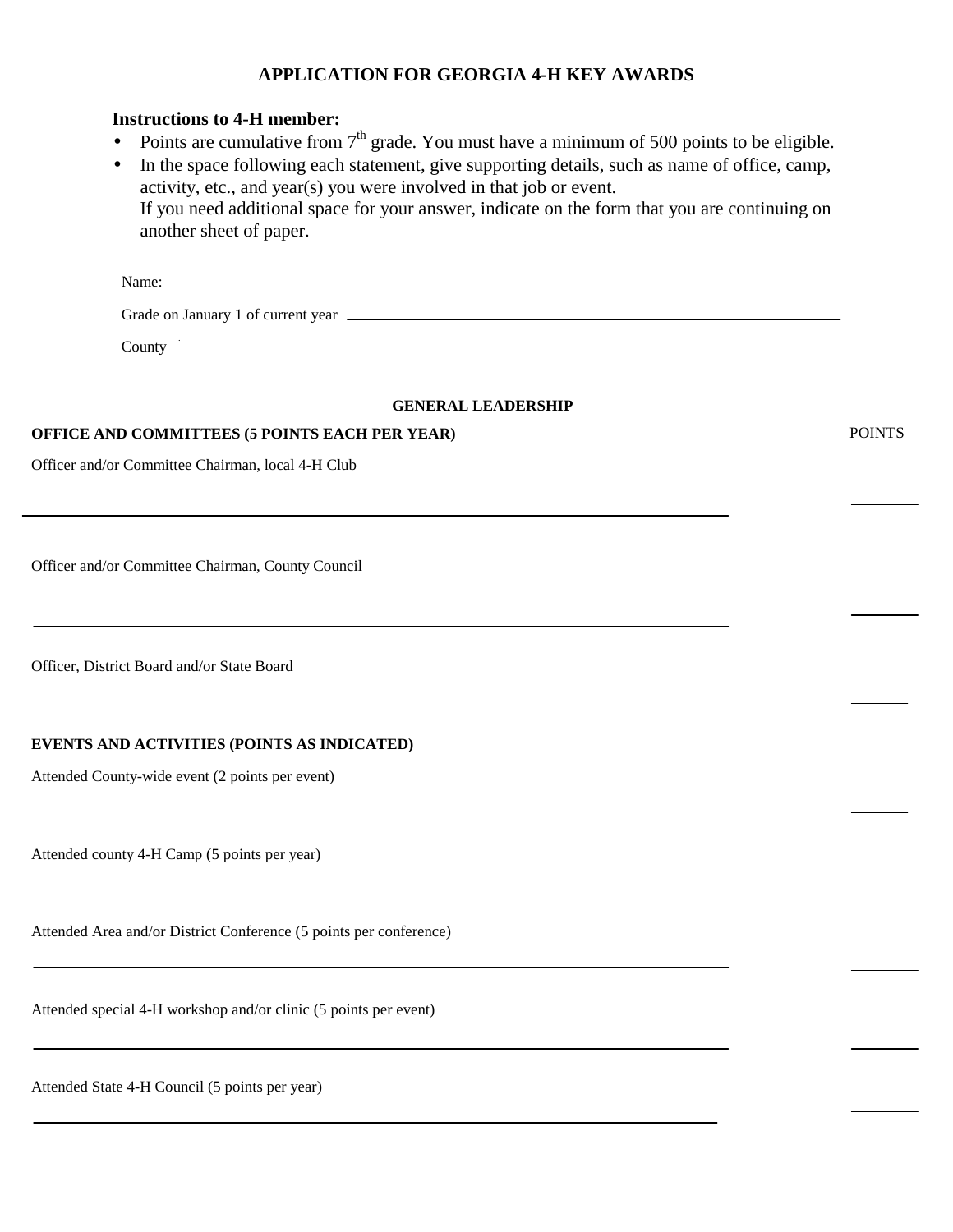Attended out-of-state event(county or district planned, 10 points per event)

Apply for 4-H scholarship (5 points per year)

Community service activities you helped conduct (examples: bloodmobile, rabies clinic, cleanup campaign, etc. - 3 points per activity)

#### **4-H PROMOTION (points as indicated)**

Talk or demonstration before adult and/or non 4-H youth group (4 points per appearance)

Talk or demonstration before 4-H group (2 points per appearance)

Radio and/or TV appearance (5 points per appearance)

Published news articles written by you (5 points per article)

Thank you letters to 4-H supporters (5 points per letter)

**GENERAL LEADERSHIP TOTAL**

#### **TEEN LEADERSHIP**

#### **ORGANIZE AND WORK WITH A** A**PROJECT CLUB**@

5 points each different group organized (minimum of 3 members and 3 meetings)

3 points each different member of group(s)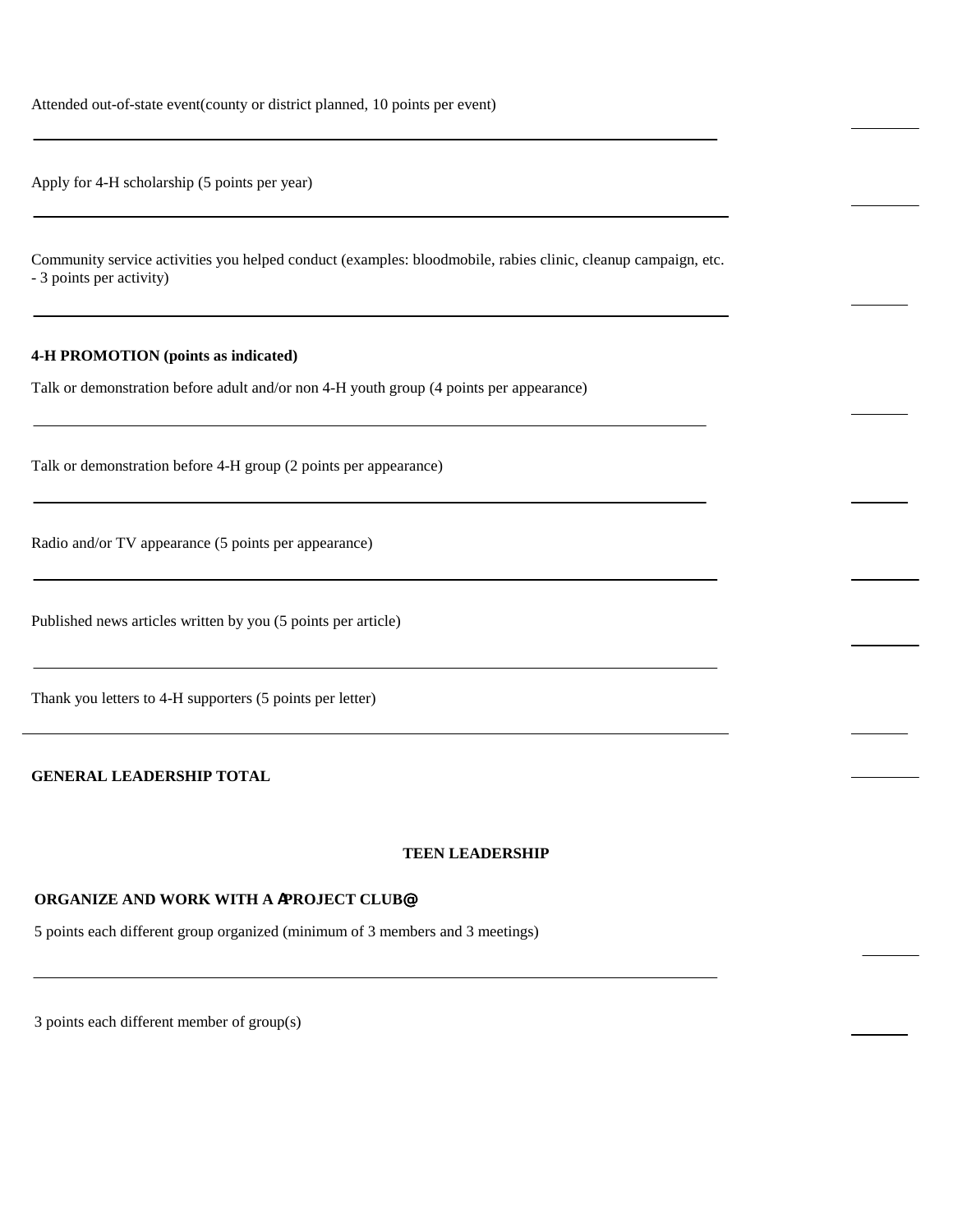3 points each meeting with group(s)

3 points each home visit to discuss 4-H project and activities with member and/or parents

### **ASSIST OTHER 4-H MEMBERS TO:**

Select a suitable project (1 point/member assisted/year)

Give a demonstration or talk at community, county, and/or district project achievement (2 point/member assisted year).

Make and exhibit for community and/or county event (1 point member assisted year)

Keep a 4-H record (1 point/member assisted/year)

## **TEEN LEADER AT:**

Cloverleaf District Project Achievement (5 points/year)

County activities (3 points/activity)

County Camp (5 points/year)

**TEEN LEADERSHIP TOTAL**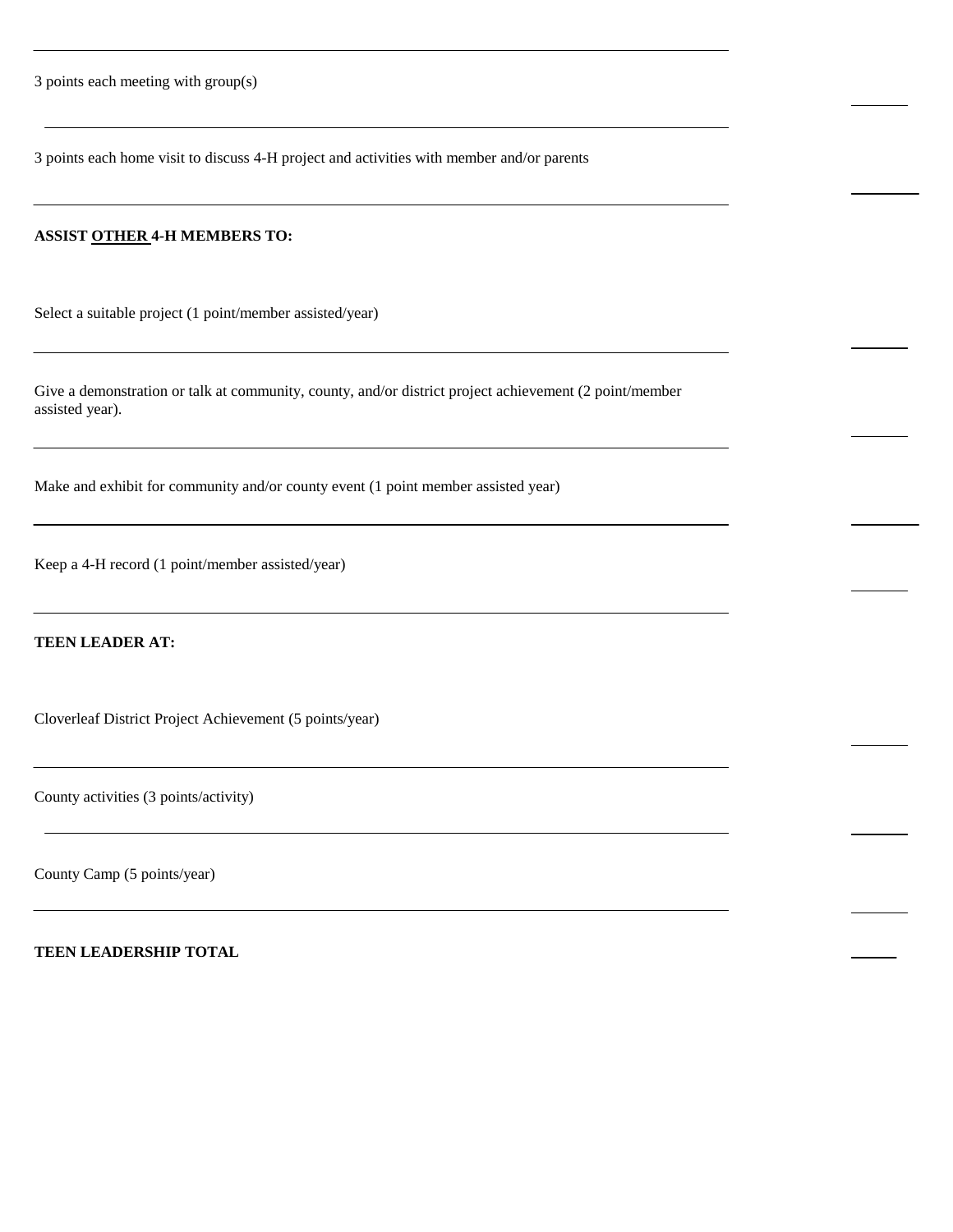#### **LEADERSHIP TRAINING**

Participation in Teen leader training sessions (5 points/session)

Attended District/State Leadership Conference (5 points/conference)

### **LEADERSHIP TRAINING TOTAL**

#### **4-H PROJECTS AND ACTIVITIES**

#### **PARTICIPATION ON COUNTY LEVEL (3 points per event per year)**

Judging Event Training Meetings

Shooting Sports Training Meetings

Teen I

Exhibit at community and/or county events (crafts, livestock, photography, etc. - 3 points per exhibit)

Judging Events

Livestock Shows

Horse Shows

Project Achievement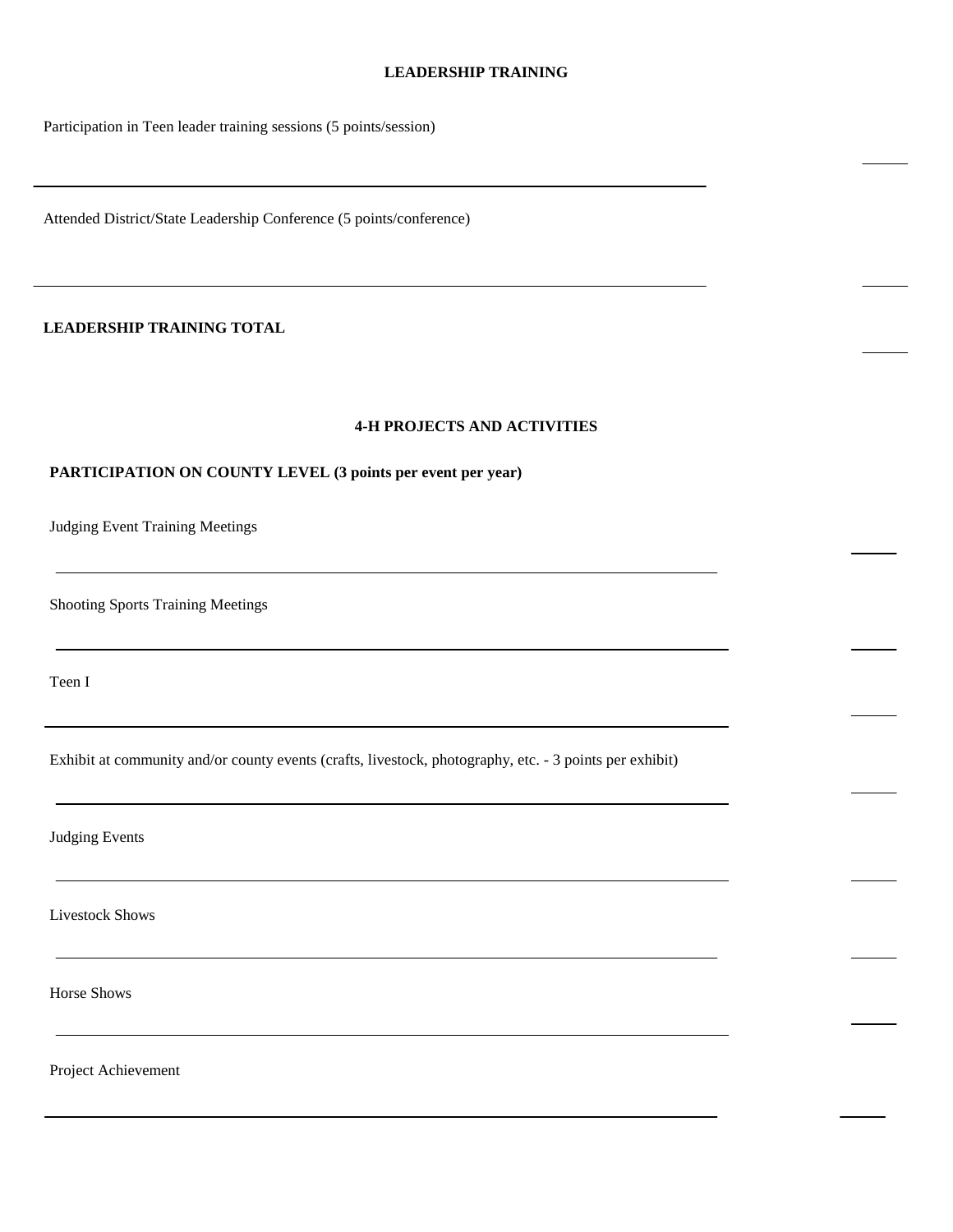# **PARTICIPATION ON DISTRICT/AREA LEVEL (5 points per event per year)**

| <b>Judging Events</b>                                       |  |
|-------------------------------------------------------------|--|
| 4-H Livestock Shows                                         |  |
| Exhibit at area or district event (5 points per exhibit)    |  |
| <b>Shooting Matches</b>                                     |  |
| 4-H Horse shows                                             |  |
| Teen Leader II, III                                         |  |
| Project Achievement                                         |  |
| PARTICIPATION ON STATE LEVEL (10 points per event per year) |  |
| <b>Judging Events</b>                                       |  |
| 4-H Livestock Shows                                         |  |
| 4-H Horse Show                                              |  |
| <b>Shooting Matches</b>                                     |  |
| Schools (Lamb School, Horse School, Campus Classes)         |  |